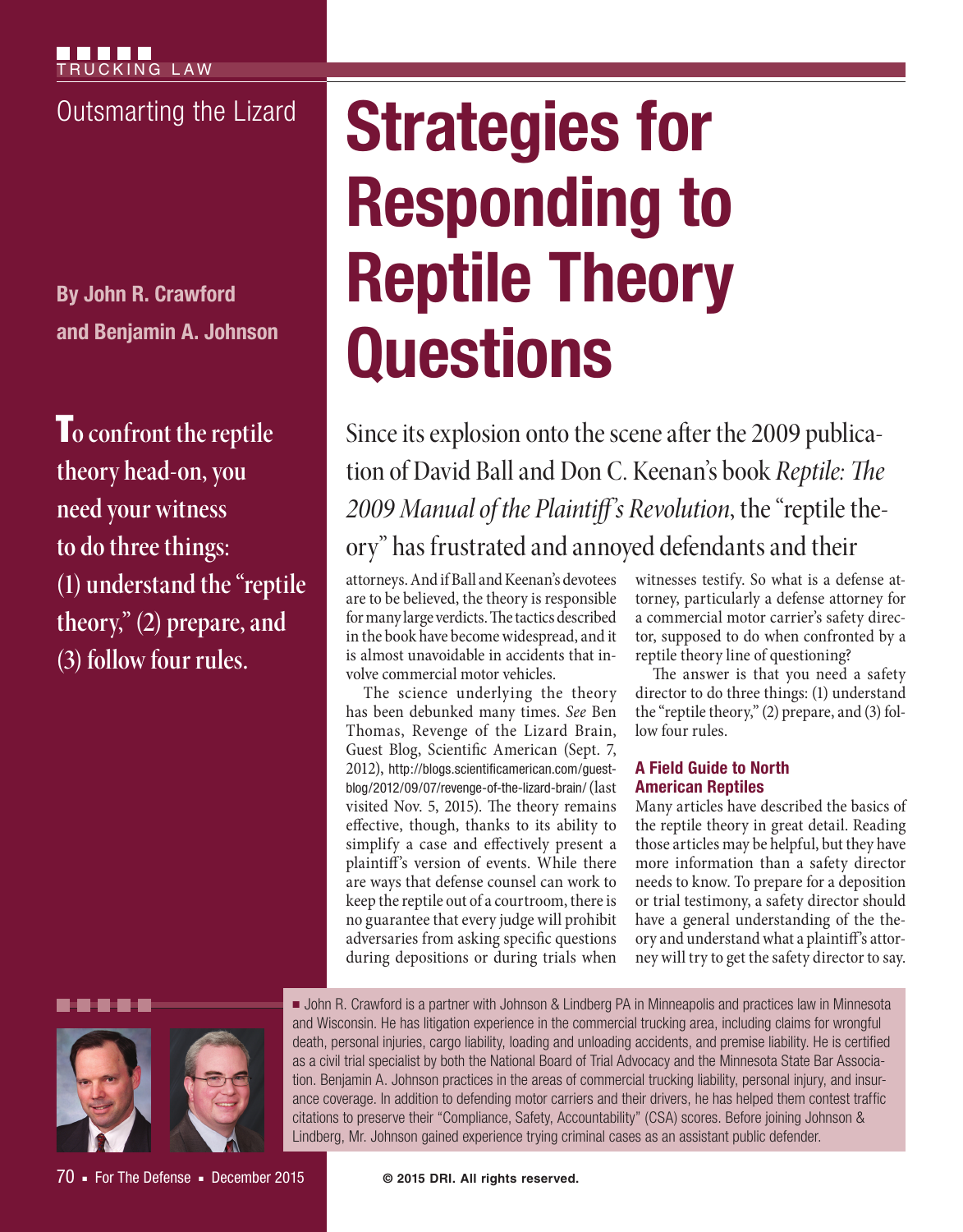In brief, the theory calls for convincing jurors that a defendant's conduct is a threat to the jurors' safety. That concern for their own safety, according to the theory, will trigger the jurors' primitive "lizard brain" and overwhelm the other, more logical, parts of their brains. With the "fight or flight" portion of their brains in charge, jurors will look for a path to safety. That path, a plaintiff's attorney hopes, will lead jurors to render a large verdict against a defendant that threatened their safety.

When questioning a safety director, attorneys applying the reptile theory to a case attempt to (1) establish that a safety rule exists that protects a plaintiff and the jurors; (2) prompt a safety director to admit that a driver (or a company) violated the rule, putting both the plaintiff and the jurors in danger; and (3) admit that people and companies should be responsible for their actions, allowing the jury to punish the defendant for threatening their safety.

A plaintiff's attorney will spend the most time on establishing the safety rule. The rule must actually prevent danger, protect jurors, be easy to understand, and seem almost to draw upon common sense. A plaintiff's attorney wants this rule to be so clear that a safety director would have to be stupid or dishonest to disagree with it. A plaintiff's attorney wants this safety rule to be black and white, deal in absolutes, and leave no room for responses such as "it depends."

There are, of course, real safety rules that meet this standard: "It is never okay for a truck driver to drive during rush hour when he or she is so drunk that he or she cannot drive in a straight line." But cases that fit these extremes rarely happen. When they do, defendants will almost always admit liability. If a safety director will testify, the odds are good that a plaintiff's attorney will have to work to establish a black-and-white safety rule.

#### **Practice Makes Permanent**

Nobody enjoys being deposed or testifying in court, and preparing to give that testimony is almost as unpleasant. But being prepared to face a reptile theory line of questioning is important. Deposition preparation should take place at least a day before the deposition and should involve a mock deposition. Many of the standard rules of depositions apply: know your subject, listen, reflect, and then answer.

There are two major differences between regular questions and reptiletheory questions. First, reptile-theory questions do not have anything to do with what a safety director knows about a particular accident. The questions are not about a driver, the driver's history, a company's practices, or a safety director's job. Those are the subjects that a safety director knows about, and most safety directors are prepared to talk about those subjects. Instead, the questions are about the "safety rule," and a safety director needs to know which safety rule, or rules, a plaintiff's attorney will focus on. A good defense attorney should be able to anticipate the questions that a plaintiff's attorney will ask and prepare a safety director to answer them.

Second, responding to reptile-theory questions involves violating a common rule. Most attorneys will tell their clients to keep answers as short as possible, sticking to "yes" or "no" whenever possible, and not to volunteer information beyond the question that has been asked. That is exactly what reptile-theory questioning counts on.

A safety director for a commercial trucking company should expect a series of questions along the following lines:

- Safety is always a top priority, right?
- A prudent person does not needlessly endanger anyone, correct?
- There are rules of the road designed to keep people, such as [plaintiff] or any other driver, safe, correct?
- Those are safety rules, right?
- Violating a safety rule is never prudent, correct?
- There are specific rules that a commercial truck driver must follow, correct?
- Like the federal rules governing hours of service?
- And you agree that the hours of service rules are in place to ensure the safety of everyone on the highway, right?
- They are intended to prevent fatigued drivers from operating commercial vehicles, correct?
- And fatigued drivers operating commercial motor vehicles are a safety concern for everyone on the road, right?
- Commercial drivers have to maintain daily log books, correct?
- The logs are to ensure that drivers are following the hours of service rules, right?
- And that is to make sure that drivers are taking the required stops to get rest, right?
- Because a fatigued driver is a safety risk?
- Do you agree that if someone violates a rule, that person should be held responsible for his or her actions?
- Do you agree that if someone violates a rule and causes an accident, that per-

-----**The science underlying**  the theory has been debunked many times.

son, or company, should be responsible for the damages the accident caused? How does someone avoid answering "yes" to these questions? Follow the rules.

#### **The Rules**

Four rules will spoil a plaintiff's attorney's reptile theory-based questioning if your safety director defense witness sticks to them.

#### **Rule #1—Never Say "Yes"**

Reptile-theory questions are actually designed to allow a plaintiff's attorney to testify, with a defendant's witness simply answering "yes" in response to all of the questions. A plaintiff's attorney wants to get into a rhythm and provoke "yes" answers to the easy questions to establish a pattern. Criminal defense attorneys use this tactic in crossexamining witnesses, and it is very effective. A defense witness should simply never answer "yes." Even if there is no choice but to agree with the question that has been asked, the witness should offer a complete sentence response that at least restates the question. If a plaintiff's attorney starts to insist on a "yes or no" answer, prepare your witness to begin answers with a response such as, "Well, it depends. I do not think that I can answer 'yes or no' to that question. Would you like me to explain why?"

#### **Rule #2—The "Safety Rule" Is Never Simple**

Plaintiffs' attorneys want to ask simple questions to show that a "safety rule" is also sim-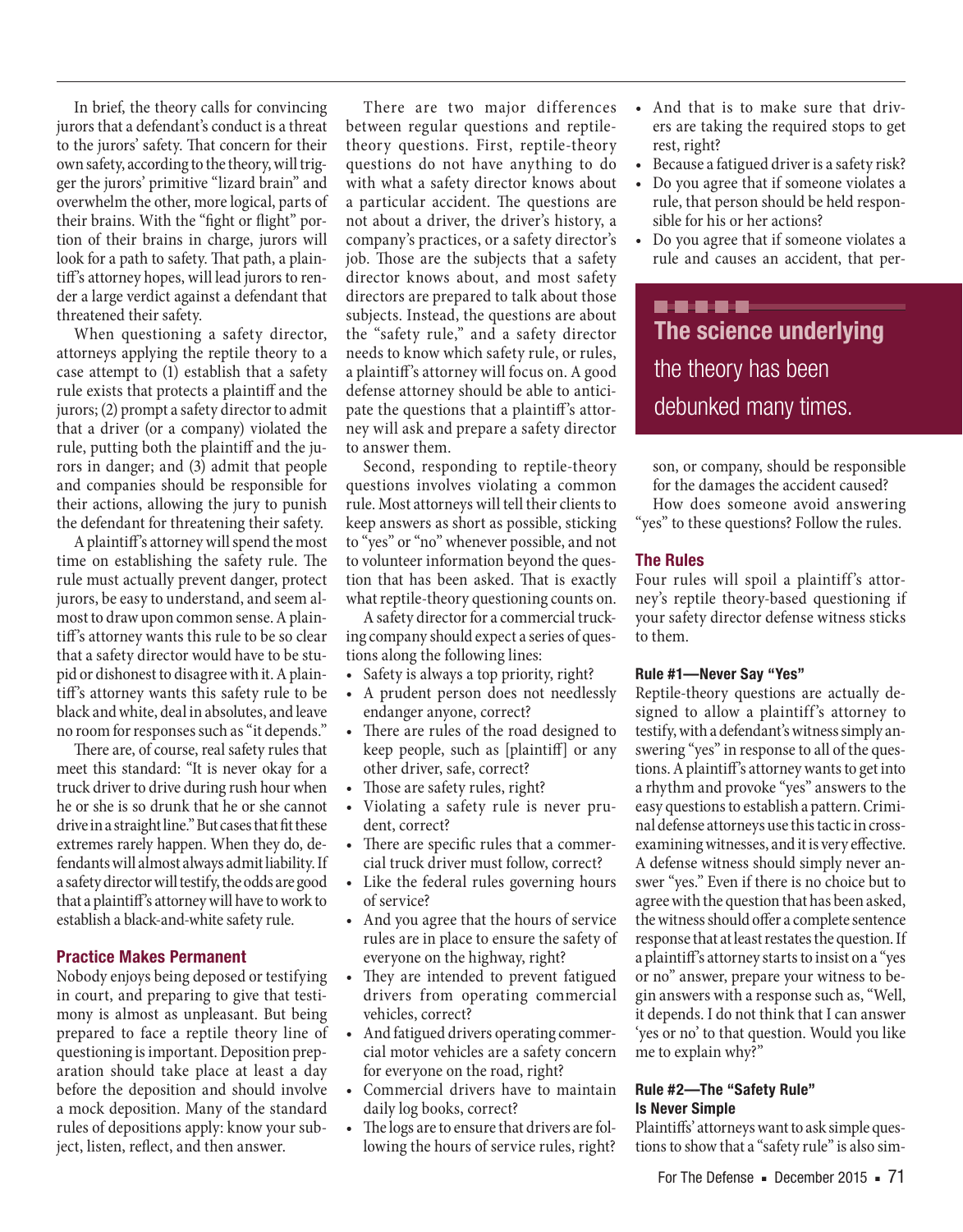

ple. The entire theory depends on a simple safety rule. But almost no rule is simple and absolute. With few exceptions, each decision that a person makes involves some safety risk, and almost every rule has an exception. Take the common question "safety is a top priority, right?" It is hard to say that it is not. A witness directed to answer "yes or no" will say "yes." But consider what that question really means. When you cut potatoes with a knife to make dinner, you will use a sharp and potentially dangerous tool. If safety is always the top priority, then you would never cut food with a knife. In short, "it depends."

### **Rule #3—The Defendant's Conduct Was Reasonable**

Again, an attorney using the reptile theory does not want to gain information about an accident; instead the attorney will try to testify about a safety rule. But by asking hypothetical questions, the attorney also gives up some control over the testimony. The attorney expects a "yes" response to every question. If a witness can avoid that trap, then the questions create an opportunity to lay out the defense case. This is valuable in a deposition and even more valuable during a trial. A particular defense "message" will be case specific, but it will always involve the position that a defendant acted reasonably.

In negligence cases, a jury is supposed to decide if a defendant acted "reasonably." A plaintiff's attorney will attempt to replace the vague "reasonableness" standard with a clear and simple safety rule. Any time that a safety rule can be undercut, it should be. Know your message and work it into every answer where it might fit: commercial truck drivers are trained and tested, regulations are based on generalizations and do not always apply to each individual situation, and drivers faced with a specific situation have to rely on their training and experience to make reasonable decisions.

#### **Rule #4—Do Not Answer Damages Questions**

A plaintiff's attorney will almost certainly ask a question about whether a person who causes damage should pay for that damage. It is hard to say "no" to that question, so do not say it. Instead, a defense witness should let the lawyer know that the question sounds like one that should be answered by lawyers.

#### **Sample Questions and Answers**

Knowing the four rules, here are some sample answers to typical "reptile" questions.

**Q:** Safety is always a top priority, right?

- **A:**That is a very broad question, so I guess that I have to say, "It depends." Firefighters risk their own safety all the time. A police officer speeding to get to the scene of the crime puts other people's safety at risk. People driving to work at rush hour are creating a safety risk. Heck, chopping potatoes for dinner is a safety risk. Every decision is a calculation.
- **Q:**A prudent person does not needlessly endanger anyone, correct?
- **A:**A lot of people get in their cars and drive to work in the morning. If they stayed home, they would not be endangering anyone, but is that needlessly endangering someone? Doctors are prudent people, but they still perform elective surgery. Reasonable people assess every situation and try to make the best decision that they can.
- **Q:**There are rules of the road designed to keep people, like [the plaintiff] or any other driver, safe, correct?
- **A:**Not always. Some rules of the road, like rules about tire chains or weight limits, are designed to protect the road surface. Other rules are about saving fuel. And I think that most people can probably think of a rule or two that does not seem to have any purpose.
- **Q:**Those are safety rules, right?
- A: Again, some rules are about safety, but I do not think that all of them are.
- **Q:**Violating a safety rule is never prudent, correct?
- **A:**That is another broad generalization that cannot really be answered with a "yes or no." It depends on the specifics of each situation. Say a man is driving his pregnant wife to the hospital to have a baby. He gets stopped at a red light, but he can see that there is no traffic coming from any direction. Making a left turn on that red is a violation of the rule, but it might still be a prudent or reasonable decision.
- **Q:**There are federal rules governing hours of service that commercial drivers must follow, correct?
- **A:**Not all commercial truck drivers need to follow the hours-of-service rules.
- **Q:**You agree that the hours-of-service rules are in place to ensure the safety of everyone on the highway, right?
- **A:**That is subject to debate. And to what extent compliance with or violation of an hours-of-service rule by a particular driver will affect the safety of a particular person on a highway is unknowable.
- **Q:**They are intended to prevent fatigued drivers from operating commercial vehicles, correct?
- **A:**Again, that is a complicated question that needs a detailed answer. The federal government passes broad rules based on studies and statistics. They do not come to every driver, test them, and decide which rules are appropriate for the driver. They do not know when a certain driver is going to be fatigued so they rely on generalizations. Everyone knows that it is possible to get five or six hours of sleep one night and feel rested enough to safely operate a car the next day—ask anyone who has had a baby. But everyone also knows that there are days when eight hours of sleep is not enough. Maybe someone is getting sick. So the federal government picks some sort of average. It does not mean that every driver who follows the rules is not fatigued, and it does not mean that a driver who is outside the limits is fatigued. And again, there are different rules for different kinds of drivers. There are exceptions for drivers in Alaska, short-haul drivers, and drivers who work in oil operations, to name a few. The same person could do all of those jobs at different times and the rules would be completely different. A driver might be compliant with the Alaska rules and in violation of other rules. That does not mean that the driver is fatigued in Minnesota, but would not be fatigued in Alaska.
- **Q:**And fatigued drivers operating commercial motor vehicles are a safety concern for everyone on the road, right?
- **A:** Every driver needs to be aware of his or her own condition and make the decision not to drive if he or she feels fatigued, even when that person is in compliance with the hours-of-service rules.
- **Q:**Do you agree that if someone violates a rule and causes an accident, that person, or company, should be responsible for the damages the accident caused?